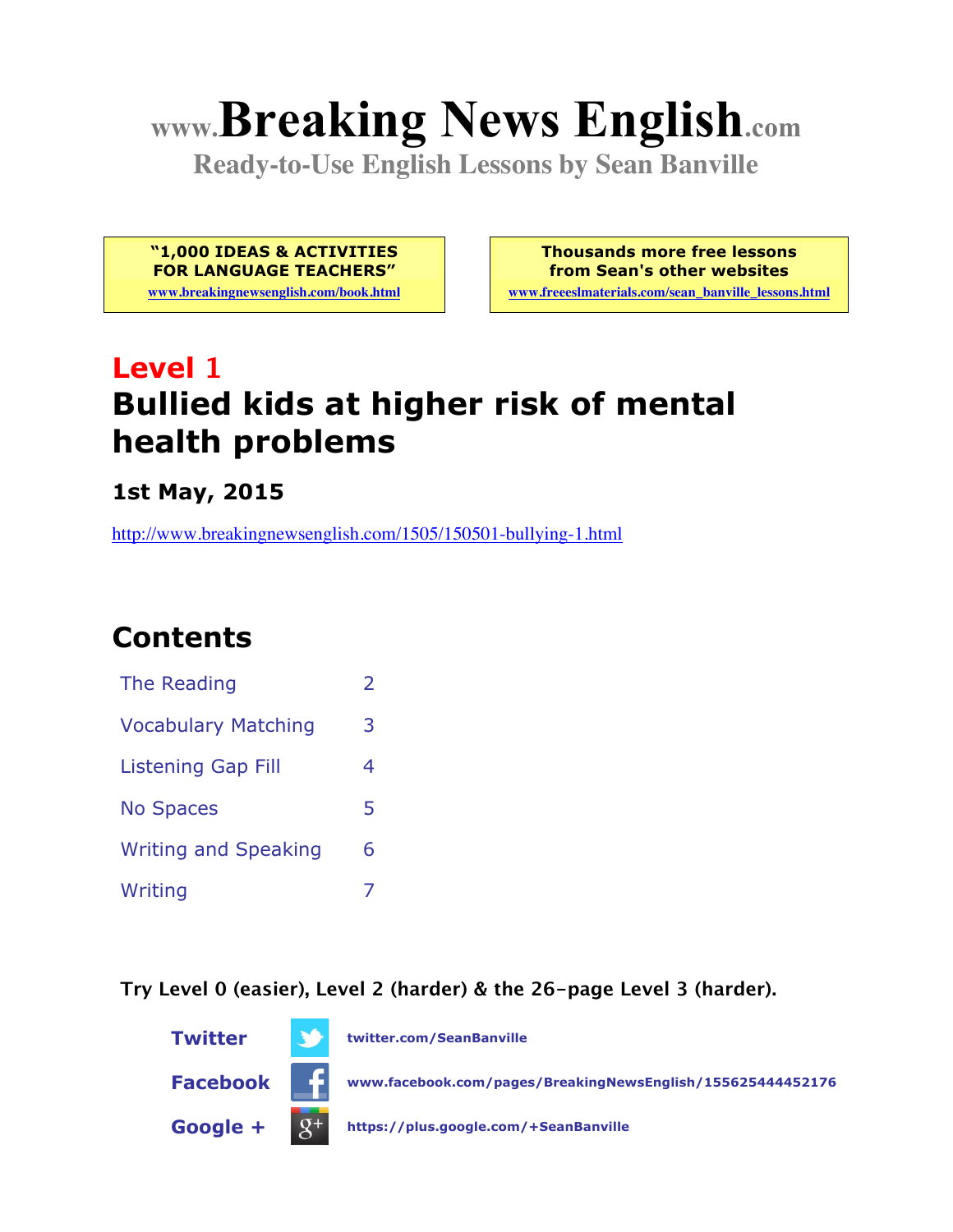### **THE READING**

From http://www.breakingnewsenglish.com/1505/150501-bullying-1.html

A new study says bullied children have mental health problems when they are adults. They are more likely to be depressed and stressed than children who suffered child abuse. Children who are bullied are 1.6 times likelier to have mental health problems or to try to harm themselves. Society thinks bullying is a normal part of childhood. A researcher said: "Being bullied is not a harmless…part of growing up" He said it has serious long-term effects.

Bullying is a worldwide problem. In Britain, 16,000 children stay at home because of bullying. Their exam results suffer and they don't go to university or get good jobs. Bullied children sometimes have serious illnesses; they cannot focus for a long time; they have poor social skills; and have problems with jobs and relationships. Parents and schools need to do more about stopping bullying. They need to teach their children how to communicate well with other children.

Sources: http://www.**livescience**.com/50641-bullying-child-maltreatment-mental-health.html http://www.**medicaldaily**.com/mental-health-suffers-more-bullied-children-those-abused-adults-331098 http://www.**healthline**.com/health-news/for-kids-bullying-by-peers-is-worse-than-abuse-fromadults-042815#4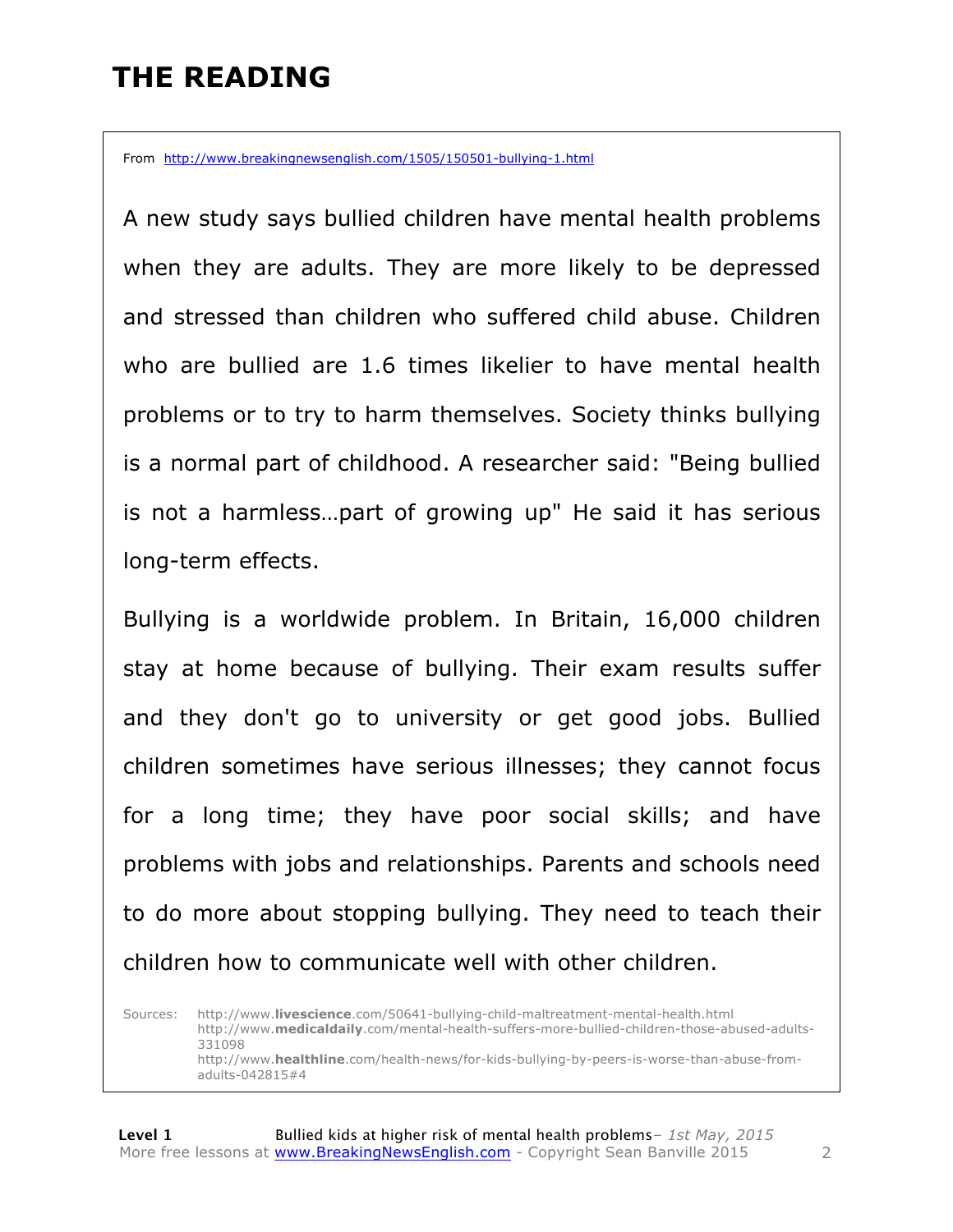# **VOCABULARY MATCHING**

From http://www.breakingnewsenglish.com/1505/150501-bullying-1.html

#### **PARAGRAPH ONE:**

| 1.             | have mental health problems | a.             | themselves           |
|----------------|-----------------------------|----------------|----------------------|
| $\overline{2}$ | more likely to be depressed | b.             | up                   |
| 3.             | 1.6 times                   | $\mathsf{C}$ . | and stressed         |
| 4.             | have mental health          | d.             | term effects         |
| 5.             | try to harm                 | e.             | when they are adults |
| 6.             | bullying is a normal part   | f.             | problems             |
| 7.             | part of growing             | g.             | likelier             |
| 8.             | it has serious long-        | h.             | of childhood         |

#### **PARAGRAPH TWO:**

| 1.             | Bullying is a worldwide       | a. | for a long time    |
|----------------|-------------------------------|----|--------------------|
| $\overline{2}$ | children stay at home because | b. | jobs               |
| 3.             | Their exam results            | c. | illnesses          |
| 4.             | get good                      | d. | problem            |
| 5.             | serious                       | e. | how to communicate |
| 6.             | they cannot focus             | f. | suffer             |
| 7.             | have problems with jobs       | g. | of bullying        |
| 8.             | teach their children          | h. | and relationships  |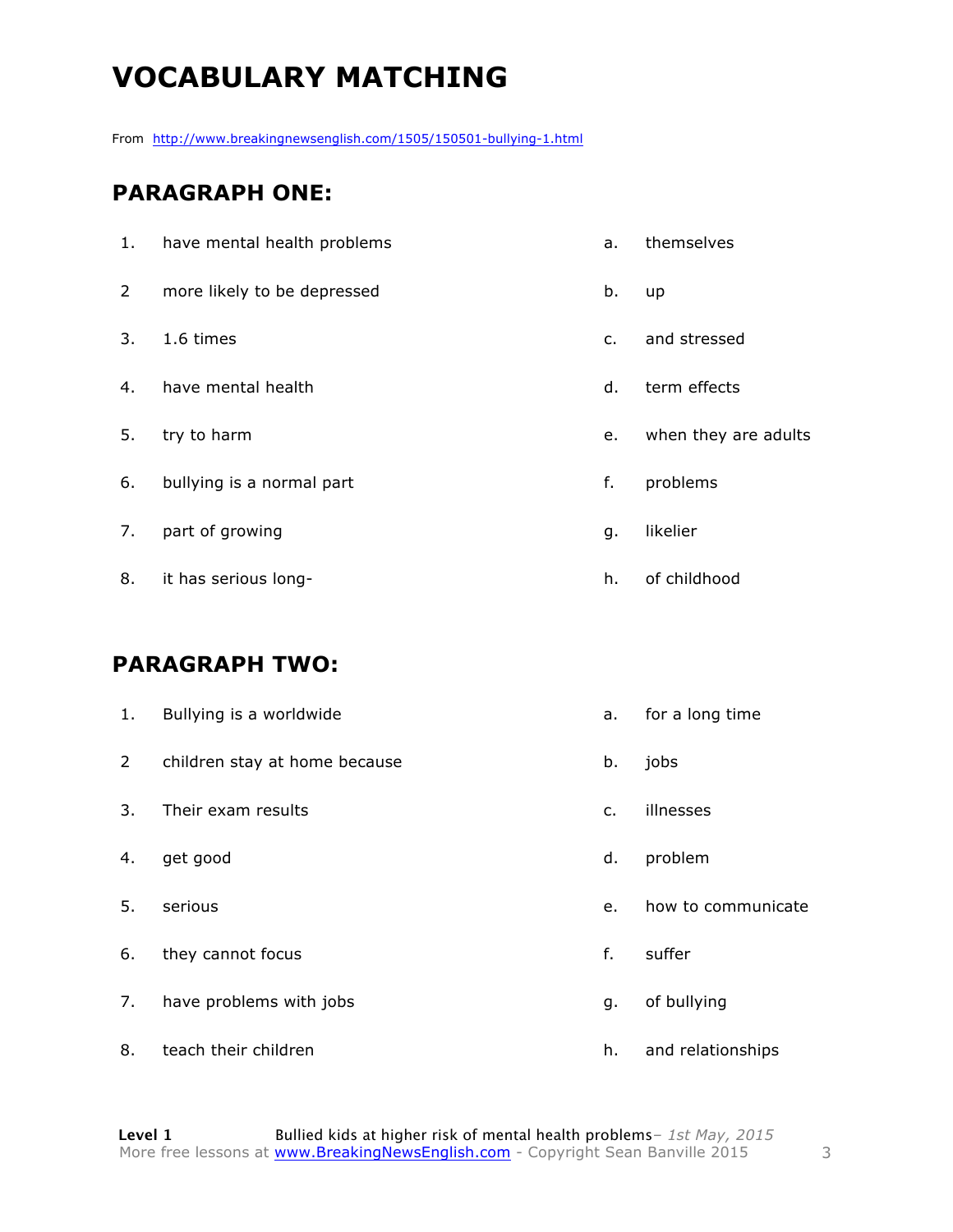# **LISTEN AND FILL IN THE GAPS**

From http://www.breakingnewsenglish.com/1505/150501-bullying-1.html

| A new study (1) ______________________ have mental health              |  |  |
|------------------------------------------------------------------------|--|--|
| problems when they are adults. They are more likely to be              |  |  |
| depressed and stressed than children (2) ________________________      |  |  |
|                                                                        |  |  |
|                                                                        |  |  |
| themselves. Society thinks bullying (5) ___________________________ of |  |  |
| childhood. A researcher said: "Being bullied is not a harmless         |  |  |
|                                                                        |  |  |
| effects.                                                               |  |  |
| Bullying is (7) ___________________________. In Britain, 16,000        |  |  |
| children stay at home because of bullying. Their exam results          |  |  |
|                                                                        |  |  |
| jobs. Bullied children sometimes have                                  |  |  |
| $(9)$ _____________________; they cannot focus for a long time;        |  |  |
| they have $(10)$ ______________________; and have problems with        |  |  |
| jobs and relationships. Parents and schools need                       |  |  |
| (11) ___________________________ stopping bullying. They need to       |  |  |
| teach their children (12) ________________________ well with other     |  |  |
| children.                                                              |  |  |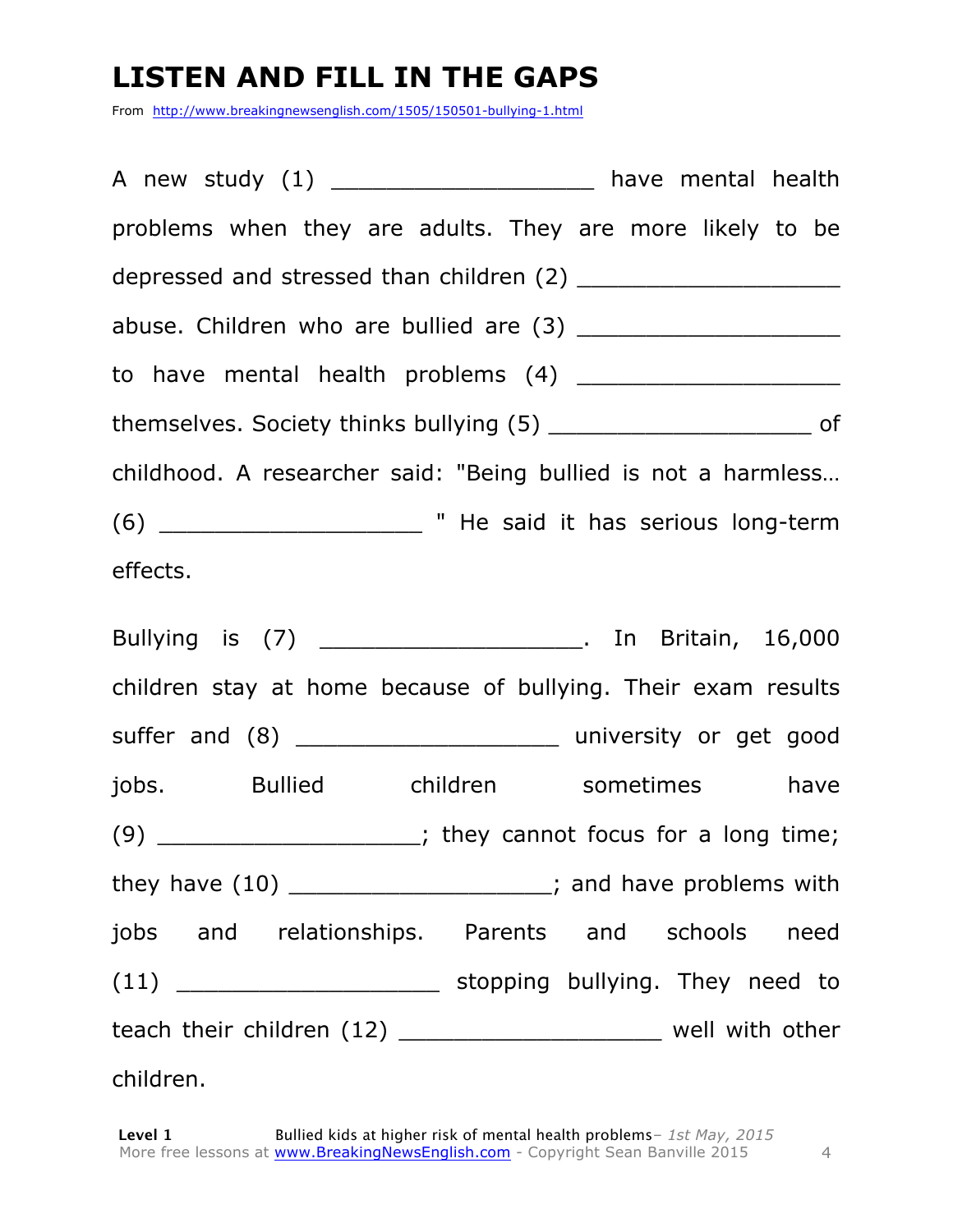# **PUT A SLASH ( / )WHERE THE SPACES ARE**

From http://www.breakingnewsenglish.com/1505/150501-bullying-1.html

Anewstudysaysbulliedchildrenhavementalhealthproblemswhenthe yareadults.Theyaremorelikelytobedepressedandstressedthanchildr enwhosufferedchildabuse.Childrenwhoarebulliedare1.6timeslikelie rtohavementalhealthproblemsortotrytoharmthemselves.Societythi nksbullyingisanormalpartofchildhood.Aresearchersaid:"Beingbullie disnotaharmless…partofgrowingup"Hesaidithasseriouslong-terme ffects.Bullyingisaworldwideproblem.InBritain,16,000childrenstayat homebecauseofbullying.Theirexamresultssufferandtheydon'tgotou niversityorgetgoodjobs.Bulliedchildrensometimeshaveseriousillnes ses;theycannotfocusforalongtime;theyhavepoorsocialskills;andha veproblemswithjobsandrelationships.Parentsandschoolsneedtodo moreaboutstoppingbullying.Theyneedtoteachtheirchildrenhowtoco mmunicatewellwithotherchildren.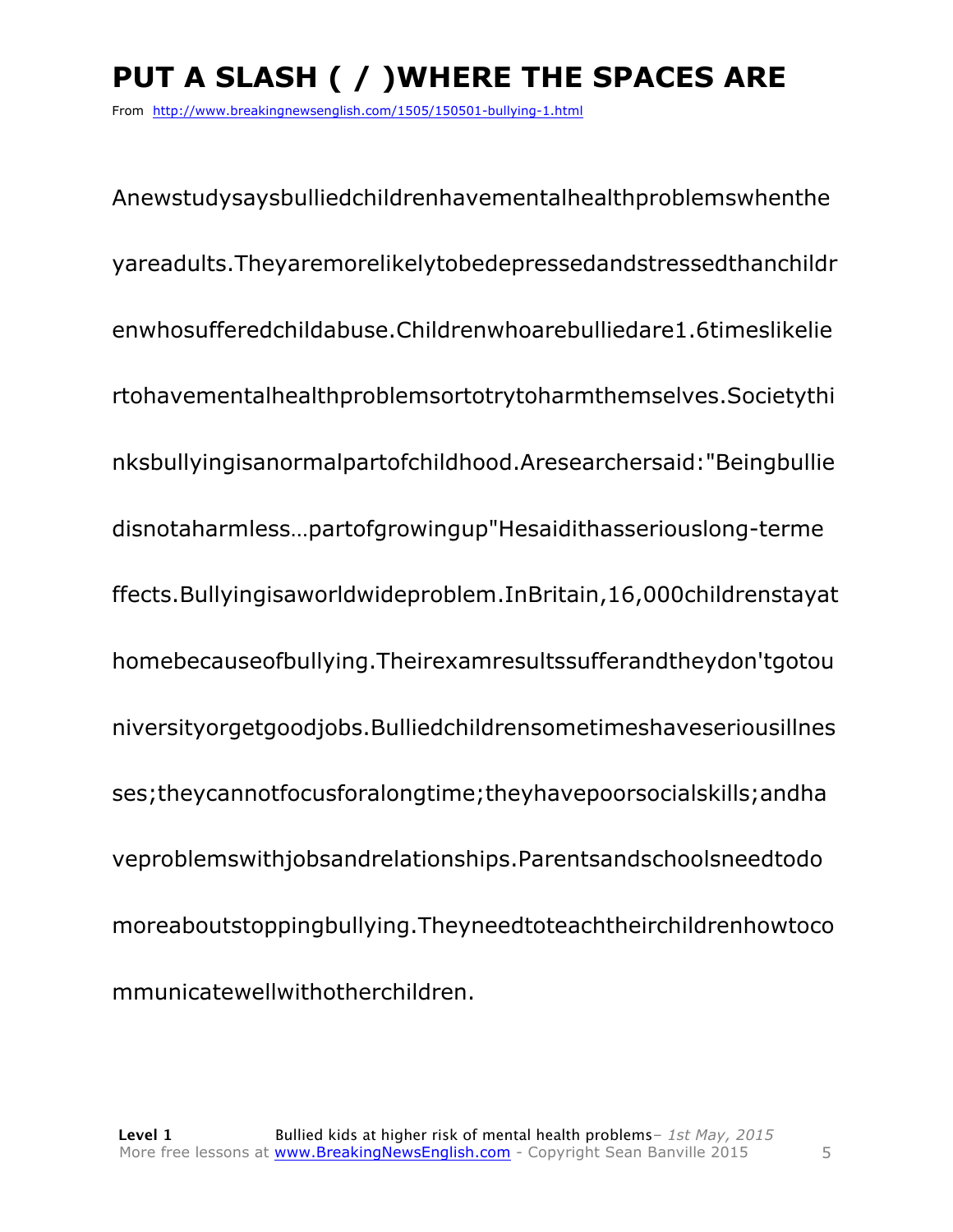### **WRITE QUESTIONS & ASK YOUR PARTNER(S)**

Student A: Do not show these to your speaking partner(s).

| a)            |  |
|---------------|--|
| b)            |  |
| $\mathsf{c})$ |  |
| d)            |  |
| e)            |  |
| f)            |  |
| g)            |  |
| h)            |  |
|               |  |

Bullied kids at higher risk of mental health problems - 1st May, 2015 More free lessons at www.BreakingNewsEnglish.com

# **WRITE QUESTIONS & ASK YOUR PARTNER(S)**

Student B: Do not show these to your speaking partner(s).